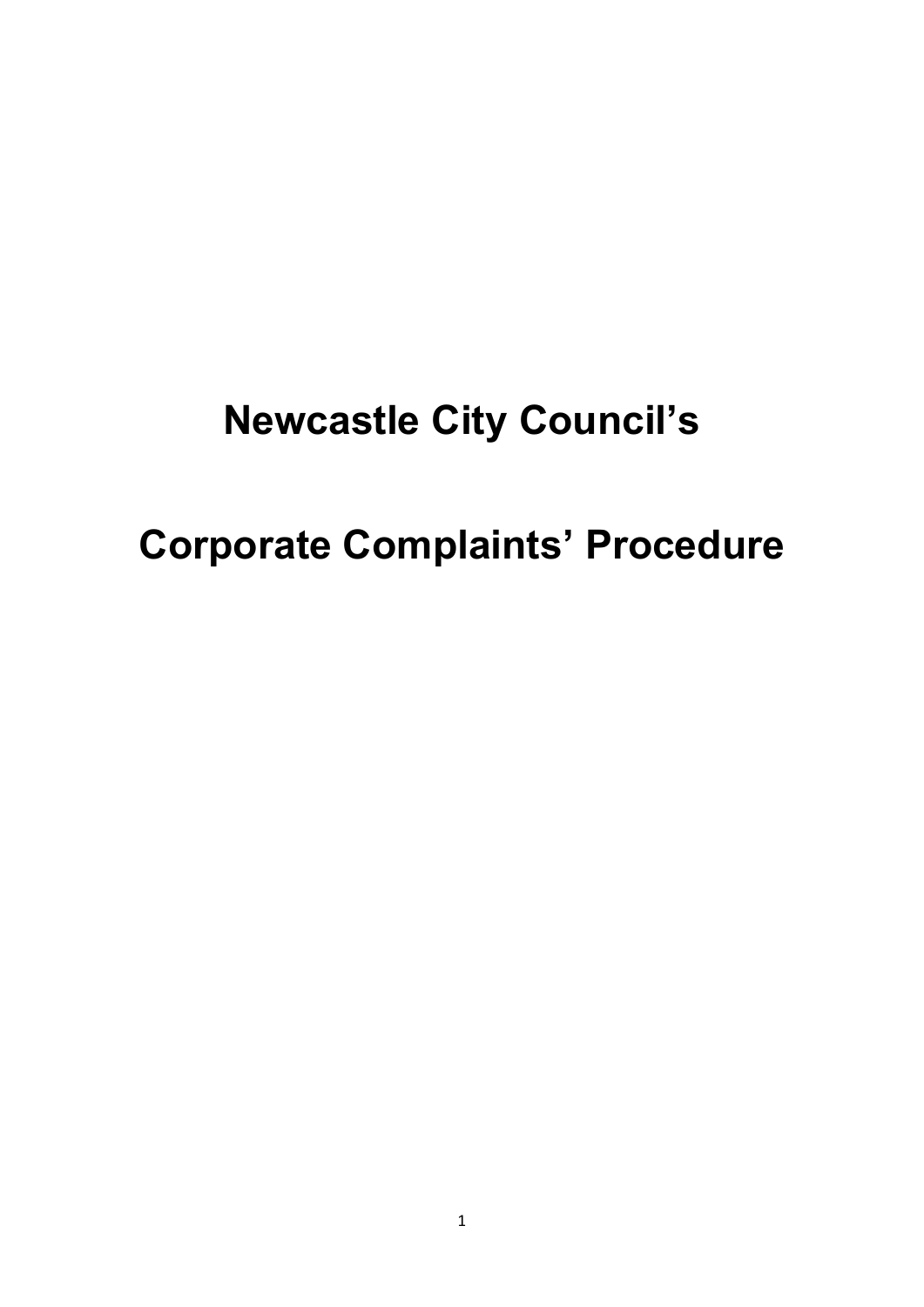#### **Newcastle City Council's Corporate Complaints' Procedure**

**(overarching procedure and exclusions from Corporate Complaints' Procedure)**



There are some other complaints procedures which it may be more appropriate to follow:

Complaints about [councillors](https://www.newcastle.gov.uk/your-council-and-democracy/contact-the-council/complaints)

Complaints about [schools](https://www.newcastle.gov.uk/your-council-and-democracy/contact-the-council/complaints)

Complaints about [Adult Social Care](https://www.newcastle.gov.uk/your-council-and-democracy/contact-the-council/complaints)

Complaints about [Children's Social Care](https://www.newcastle.gov.uk/your-council-and-democracy/contact-the-council/complaints)

Complaints about [Your Homes Newcastle \(YHN\)](https://www.yhn.org.uk/contact-us/key-contacts/complaints-and-compliments/)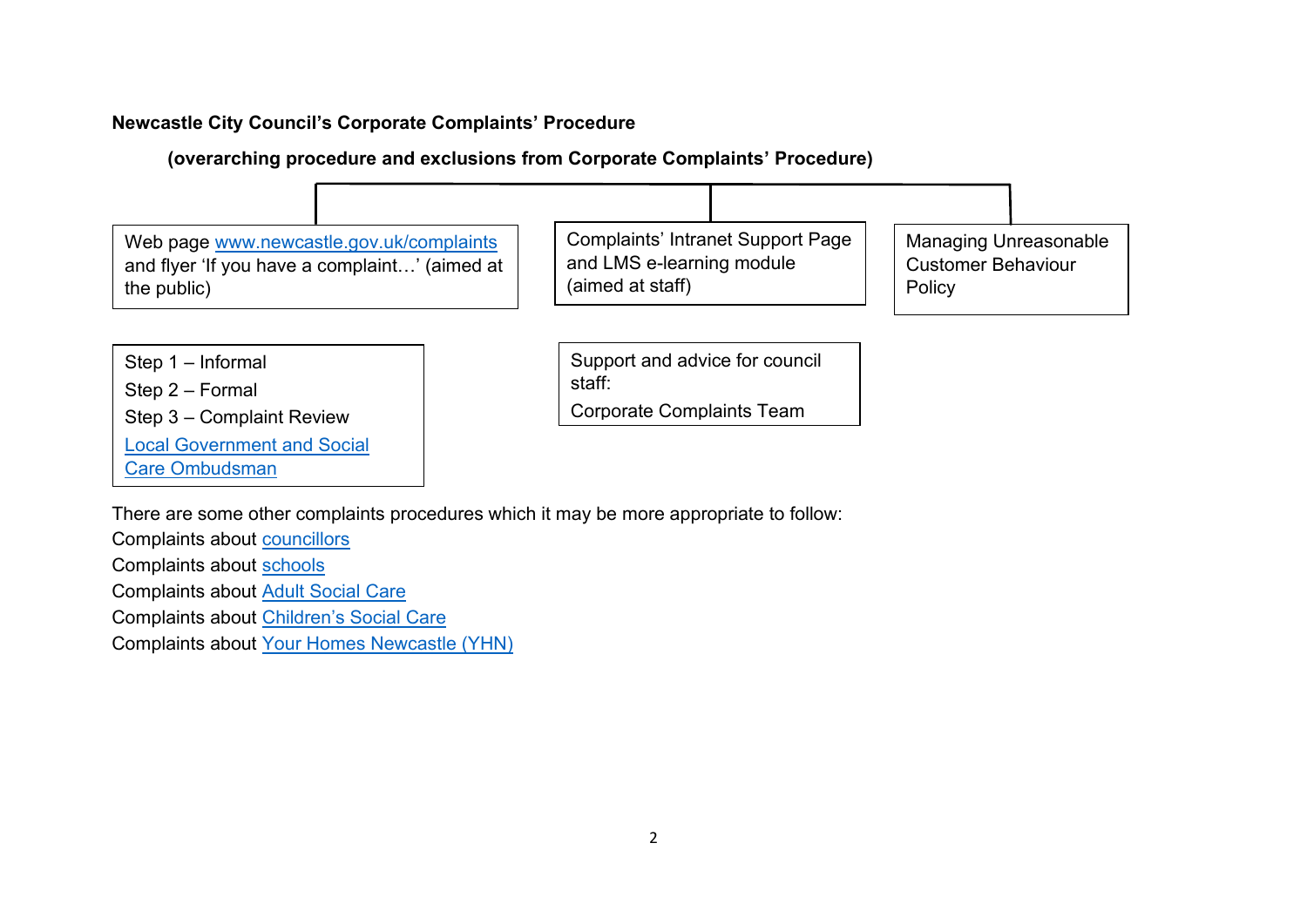# **Contents**

|                                                                          | $\overline{4}$ |
|--------------------------------------------------------------------------|----------------|
|                                                                          | $\overline{4}$ |
|                                                                          | $\overline{4}$ |
|                                                                          | $\overline{4}$ |
|                                                                          | 5              |
|                                                                          | 5              |
|                                                                          | 6              |
|                                                                          | 6              |
|                                                                          | 6              |
|                                                                          | 6              |
|                                                                          | $\overline{7}$ |
|                                                                          | $\overline{7}$ |
| Appendix 1 – What is not included in the Corporate Complaints' Procedure | 8              |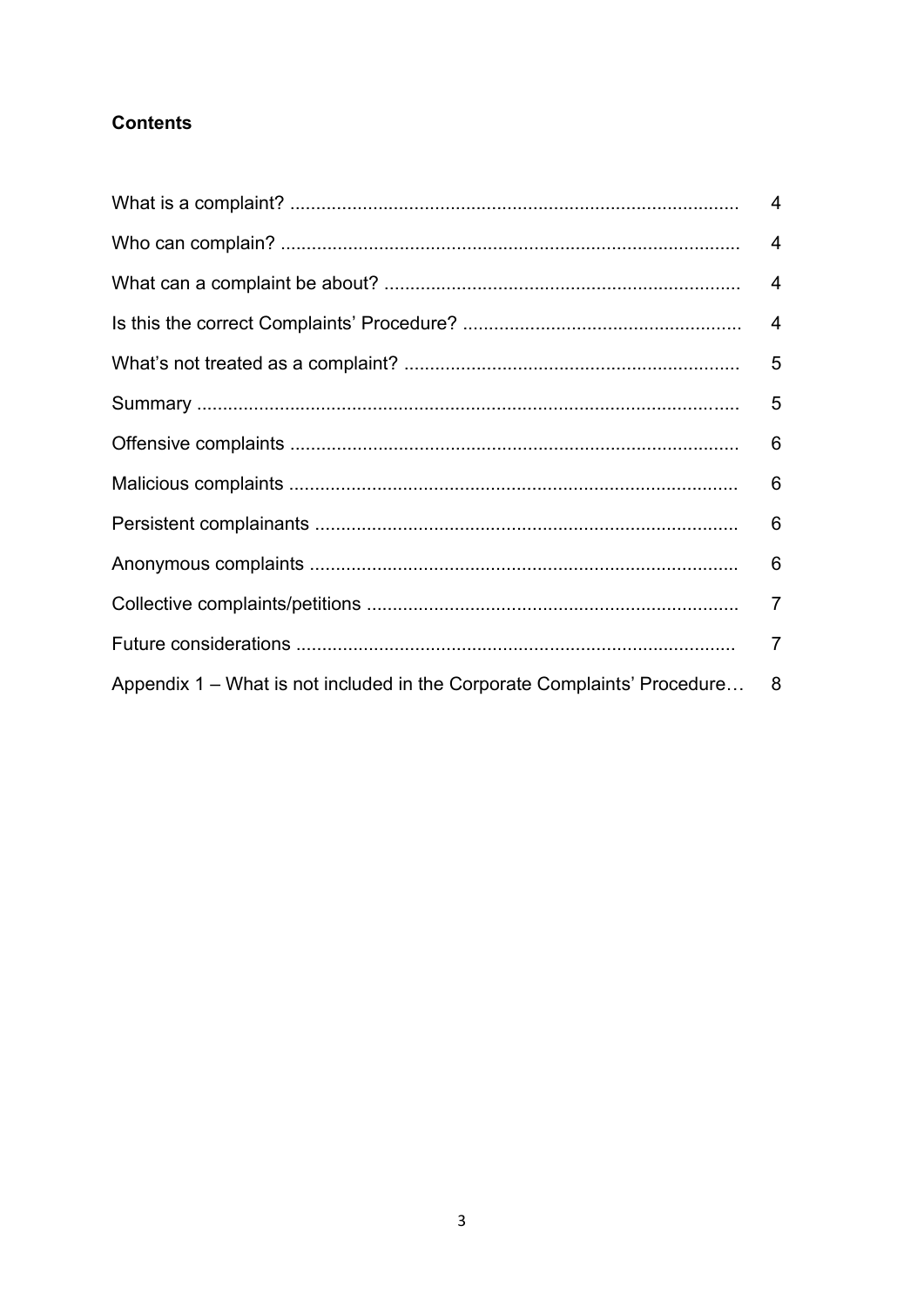This document sets out the scope of our Corporate Complaints' Procedure, clarifying what a corporate complaint is, and is not included in scope of the procedure.

**What is a complaint?:**A complaint is an expression of dissatisfaction made about the standard of service, actions or lack of action by us, which affects someone using our services.

#### **Who can complain?**

The complainant must be our customer – the person who directly engaged with the council. If they need help to make their complaint, they must give signed authority/written permission for another person to act on their behalf.

#### **What can a complaint be about?**

The complaint must be about something which the council has responsibility for. The complaint can be about one or more of the following:

- Poor quality of service
- Refusal to provide a service
- Delay in providing a service
- A member of staff
- Someone feels that, compared to others, they were unfairly treated under a council policy, or they do not have equal access to a council service
- An IT Systems failure

### **Is this the correct Complaints' Procedure?**

There are a number of complaints' procedures, and we need to ensure that each complaint is dealt with under the correct procedure.

- [Complaints about Councillors](https://www.newcastle.gov.uk/your-council-and-democracy/contact-the-council/complaints/complaints-about-councillors) have a separate procedure
- [Complaints about](https://www.newcastle.gov.uk/your-council-and-democracy/contact-the-council/complaints/complaints-about-schools) Schools have a separate procedure
- Complaints about [Adult Social Care](https://www.newcastle.gov.uk/your-council-and-democracy/contact-the-council/complaints/compliants-and-comments-about-adult-and-culture-services) or [Children's Social Care](https://www.newcastle.gov.uk/your-council-and-democracy/contact-the-council/complaints/complaints-and-comments-about-childrens-services) have separate procedures
- [Complaints about Data Protection](https://www.newcastle.gov.uk/local-government/access-information-and-data/open-data/privacy-notice) have a separate procedure
- All other complaints may be submitted using the Corporate Complaints' Procedure and the Corporate Complaints' Team will determine whether it can be treated as a Corporate Complaint or needs to be dealt with in another way

Your Homes Newcastle (YHN), our arms-length management organisation for council housing stock, has its own [YHN complaints procedure.](https://www.yhn.org.uk/contact-us/key-contacts/complaints-and-compliments/)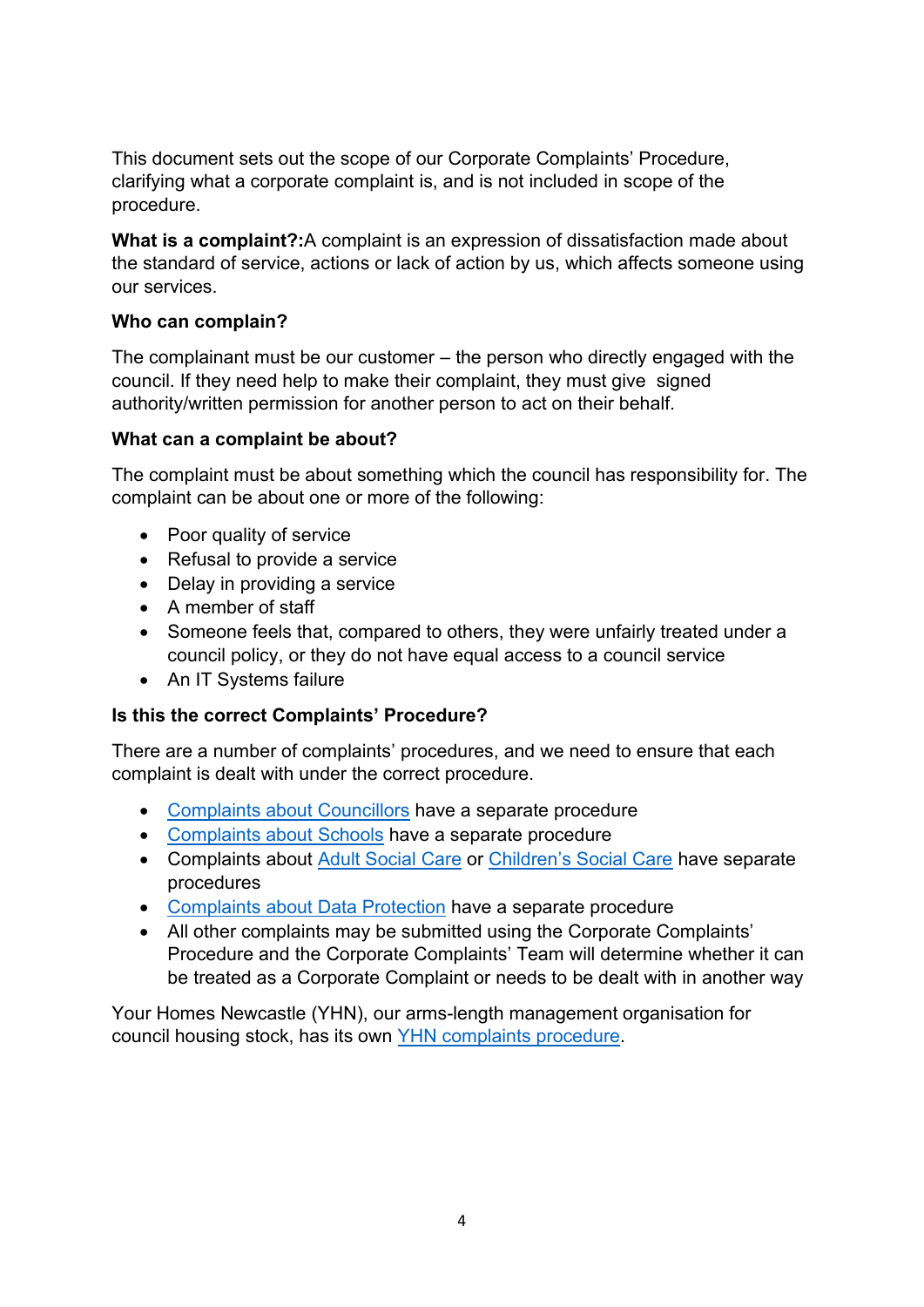#### **What's not treated as a complaint?**

If the customer raises a concern with the council for the first time, it will be treated as a first request for service (we might also call this a customer enquiry or an informal complaint). A first request for service will not be classed as a corporate complaint as the service area has not yet had the opportunity to deal with it.

Should we fail to deal with the first request for service, the customer may escalate their concerns to a manager or make the matter a corporate complaint at that point.

There are times when a customer states that they want to complain to the council, but for one reason or another, their concerns do not fall within the scope of the Corporate Complaints' Procedure.

Firstly, we need to determine what's excluded from the procedure. If the concerns raised are excluded, it means that we don't record it formally as a corporate complaint. In most cases, we may still be able to respond to the customer, but we just won't treat it or record it as a corporate complaint.

See **Appendix 1** for examples of matters which fall outside of the Corporate Complaints' Procedure and are therefore excluded; this is intended as guidance and is not an exhaustive list of exclusions.

#### **Summary**

In summary, to determine if something falls within the scope of the Corporate Complaints' Procedure, we should ask the following questions:

• **Is the complaint about an issue that is outside the council's responsibility?**

If 'Yes', inform the customer it is not the council's responsibility. If we know, we can advise the customer whose responsibility it is, but do not forward the customer's details to them (as we may be in breach of the General Data Protection Regulation).

- **Is the complaint about a decision reached by councillors following proper procedures as set out in the Newcastle Charter?** Effectively, if it was agreed by councillors following proper procedures as set out in the Council's constitution, the Newcastle Charter, the customer cannot make a corporate complaint about it.
- **Is the issue more than 12 months old?** If 'Yes' it is normally deemed too old to investiagted as a corporate complaint, unless there is a good reason for the delay (for example, someone has been unable to lodge their complaint earlier due to incapacity, or where new information has come to light which could have affected the original investigation).
- **Is there another procedure which is more appropriate than the Corporate Complaints' Procedure?**

If 'Yes', refer to the other procedure.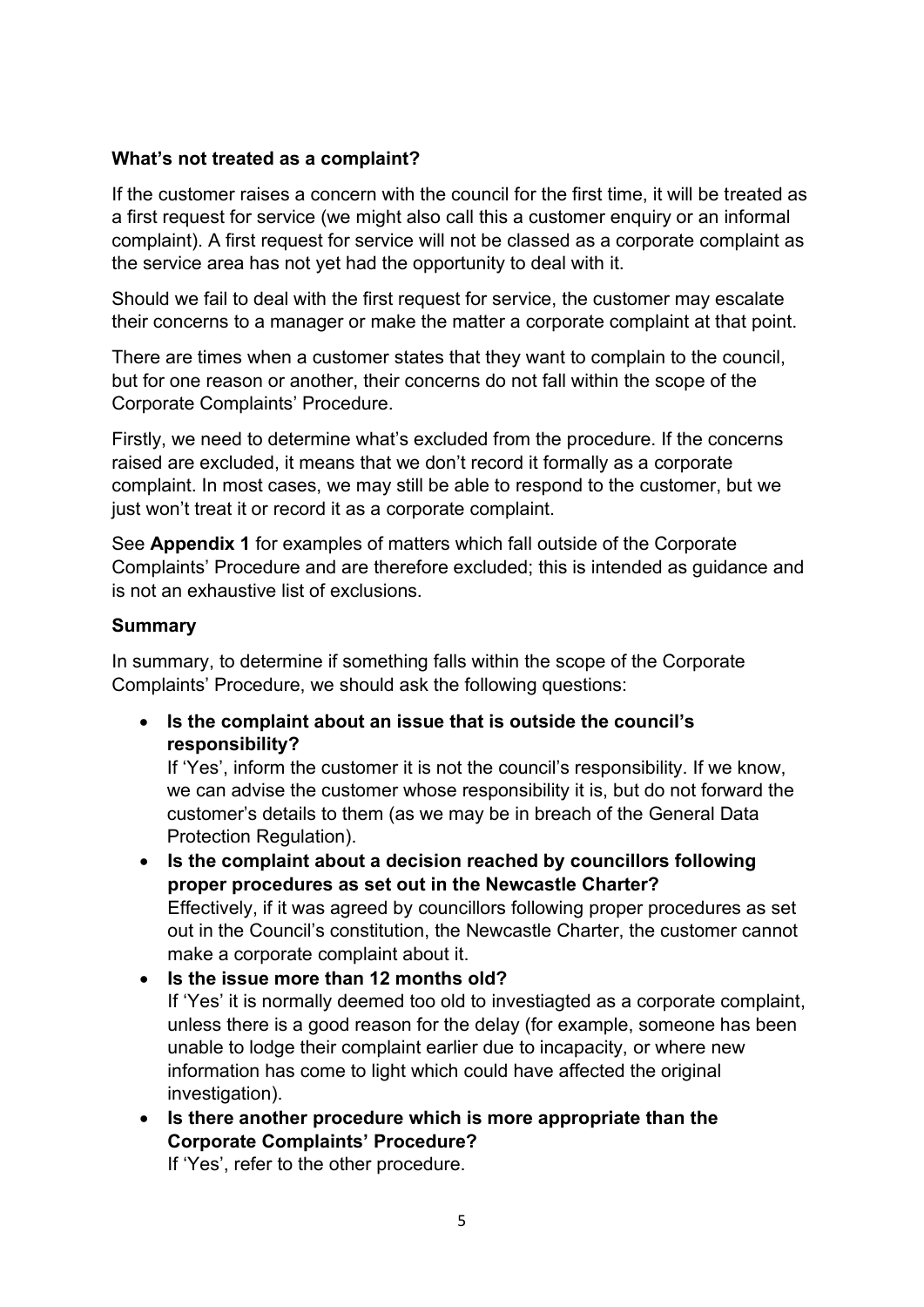• **Is this the first time it was brought to our attention** (and therefore can be treated as a first request for service, a customer enquiry, or an informal complaint)?

There are occasions when we will not treat the complaint as a corporate complaint, which need to be dealt with in a different way:

## **Offensive complaints**

A complaint is considered offensive if it includes comments (including swearing) which are of a derogatory, discriminatory or offensive in nature (if the recipient of the complaint deems it to be so). The complaint should be referred to the Corporate Complaints Team who will determine the appropriate response.

A distinction must be drawn between the above and a statement made in good faith. For example, a customer might allege a member of staff swore at them and when the customer repeats back what was said to them, or what they heard a member of staff say, they must give this detail as part of making their complaint.

## **Malicious complaints**

A malicious complaint is one that is investigated and found to be unsubstantiated, and where it has been established during the investigation that its submission was motivated exclusively by malice. This malice can be directed towards a member of staff or other people.

If the complaint is seen as malicious then a reply from a senior manager or specialist to the complainant may be more appropriate, outlining the way in which the matter was handled, that the matter was not proven and that no further action will be taken.

## **Persistent complainants**

There will be occasions where a complainant will persist in their cause, often following multiple routes (Corporate Complaint, Chief Executive or Director, Councillor or MP, Advocate, Freedom of Information, GDPR, Subject Access requests, and social media).

Whenever a complaint is received which has been investigated previously, and replied to, the matter needs to be referred to the Corporate Complaints' Team. All potentially persistent complaints need to be considered, but if the substance of the complaint is the same as the previously determined one, and there are no new issues presented, then the Service Manager and/or Corporate Complaints' Team will consider applying the Managing Unreasonable Customer Behaviour policy.

## **Anonymous complaints**

In the case of anonymous complaints, a senior manager or specialist will need to decide whether an investigation is required. This will depend on the nature of the complaint and the information provided by the complainant. It may be necessary to seek HR advice depending upon the content of the anonymous complaint.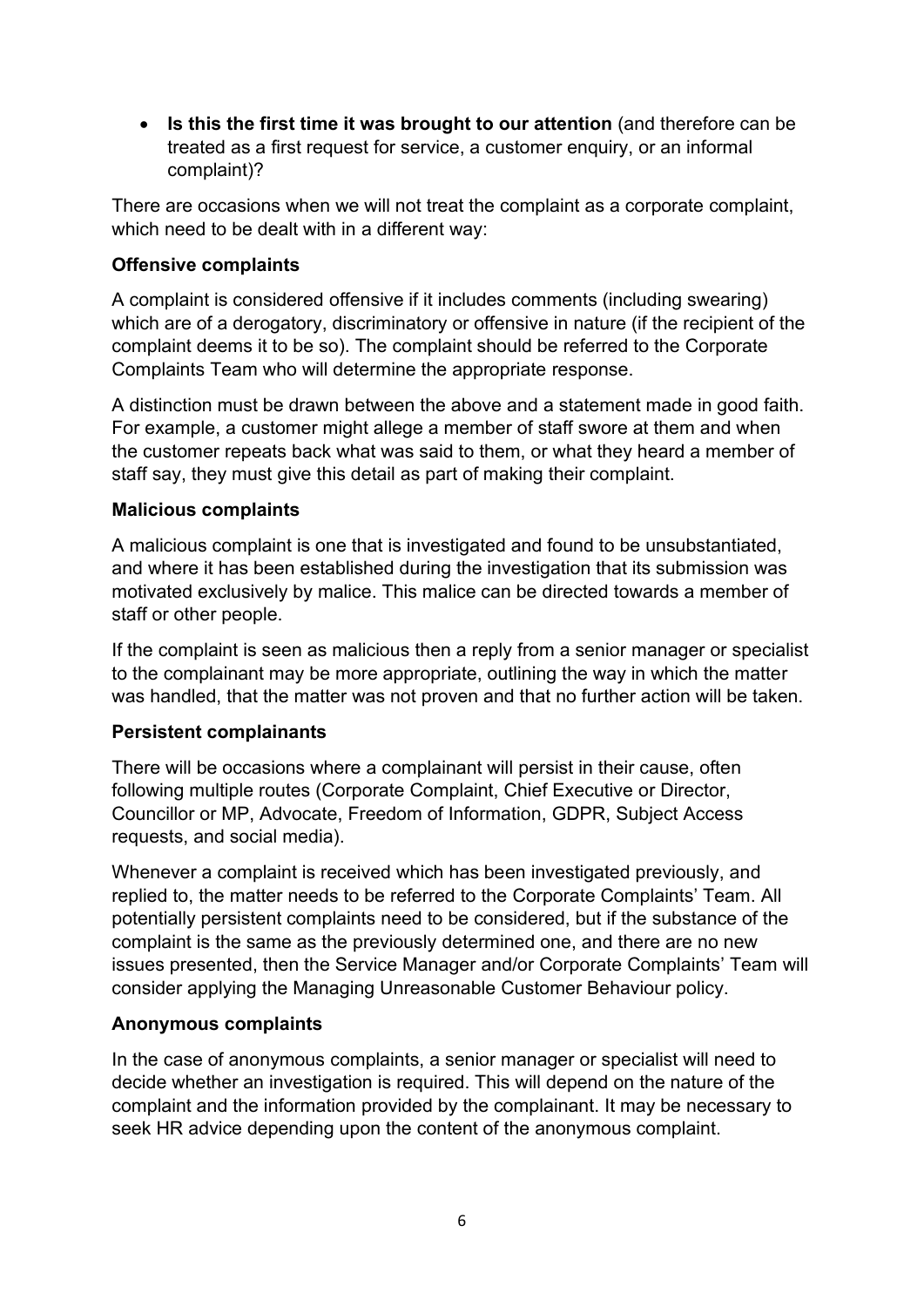### **Collective complaints/petitions**

Collective complaints and petitions should generally be treated as one formal complaint. The response should be directed to the person acting as the co-ordinator. However, in some cases it may seem appropriate to send the reply to more than one person. The discretion to send out more than one reply lies with the Service Manager for the area being complained about.

#### **Future considerations**

It may be worth noting that councils are currently going through major changes as a result of the current economic climate and reducing resources. New and innovative ways of delivering services are being introduced. Already, Newcastle City Council has several PFI-funded buildings and external providers operating leisure facilities. Complaints about such schemes may fall outside the council's own Corporate Complaints' Procedure.

It is important to bear in mind that in future, these services may not fall within the scope of the Council's Corporate Complaints' Procedure. However, our partners in these ventures should also have accessible and robust complaints' procedures in place.

**Author:** Luke Burton – Service Manager **Dated:** January 2020 **Last Reviewed:** January 2022 **Review Date:** January 2024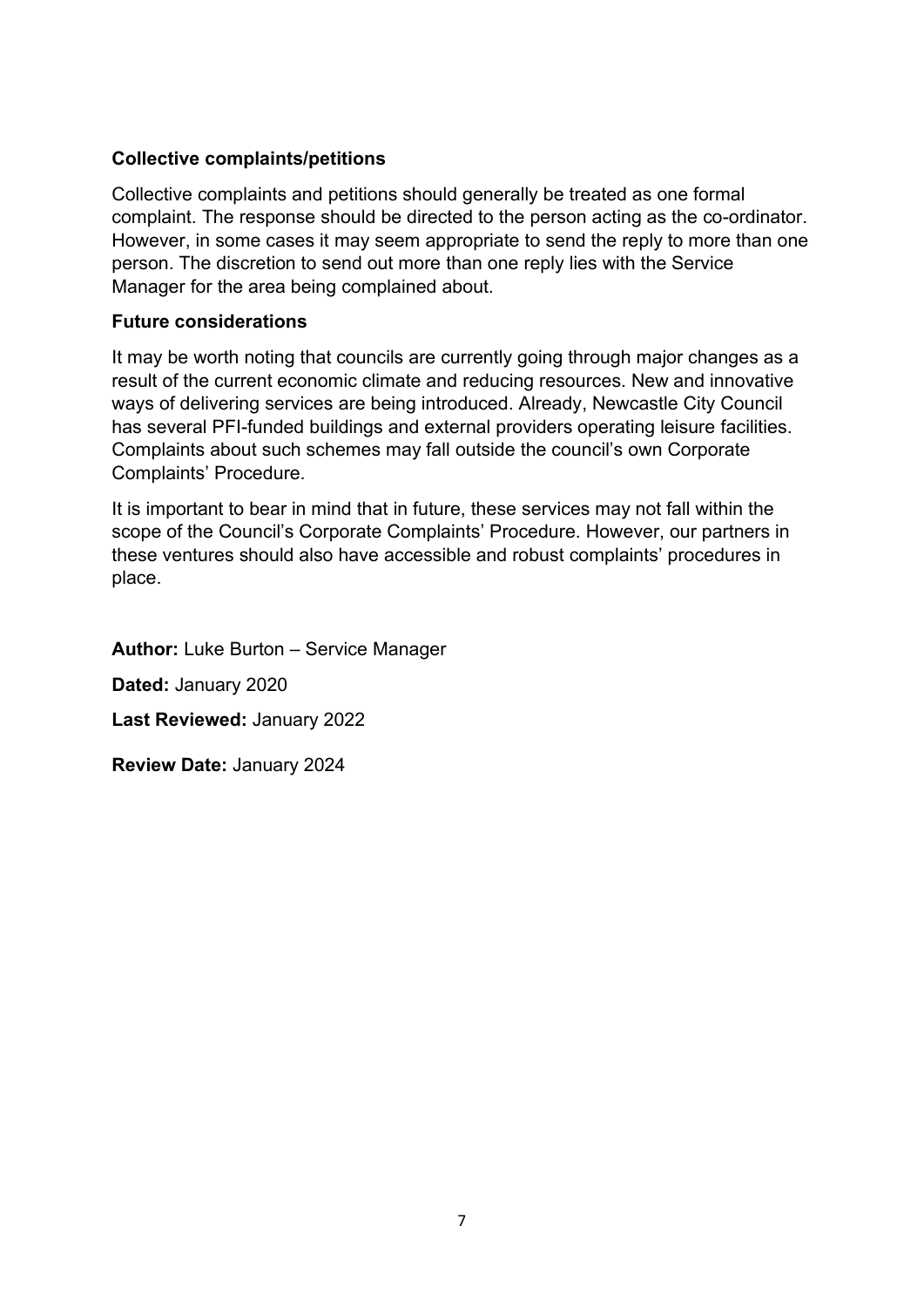## **Corporate Complaints Procedure**

## **Appendix 1**

## **What is not included in the Corporate Complaints Procedure…**

There are some alternative processes that are more appropriate than the Corporate Complaints Procedure. This includes some things a customer cannot complain about because there is a more appropriate body to deal with their complaint; or because we don't have a legal responsibility for the issue they wish to complain about. This is not a complete list, but a customer cannot make a corporate complaint about:

- 1. A matter where they have left it more than 12 months since knowing about the problem unless there is a good reason for the delay. (for example, someone has been unable to lodge their complaint earlier due to incapacity, or where new information has come to light which could have affected the original investigation).
- 2. Complaints that have already been properly examined by the council or the appropriate Ombudsman body.
- 3. Something they could appeal about to a tribunal (such as the Housing Benefit Appeals Service or a Penalty Charge Notice – or parking fine – appeal being taken to the Traffic Penalty Tribunal).
- 4. Something they could appeal about to a government minister (such as a planning appeal to the Planning Inspectorate).
- 5. Something they could go to court about (such as a Fixed Penalty Notice or Private hire vehicle operator licence), unless we think there are good reasons why they should not be expected to do so.
- 6. Something about which the customer has already appealed to a tribunal or a government minister or has taken court action against the council, and similarly, where the council has commenced court proceedings against them. The Corporate Complaints Procedure cannot be used as an alternative way to have such a decision reviewed.
- 7. Something that they wish to make a compensation claim for, under the council's insurance procedure.
- 8. Issues that fall under the Freedom of Information Act or General Data Protection Regulation (including the right of access to personal data) which fall under the [Information Commissioner's](https://ico.org.uk/) Office remit.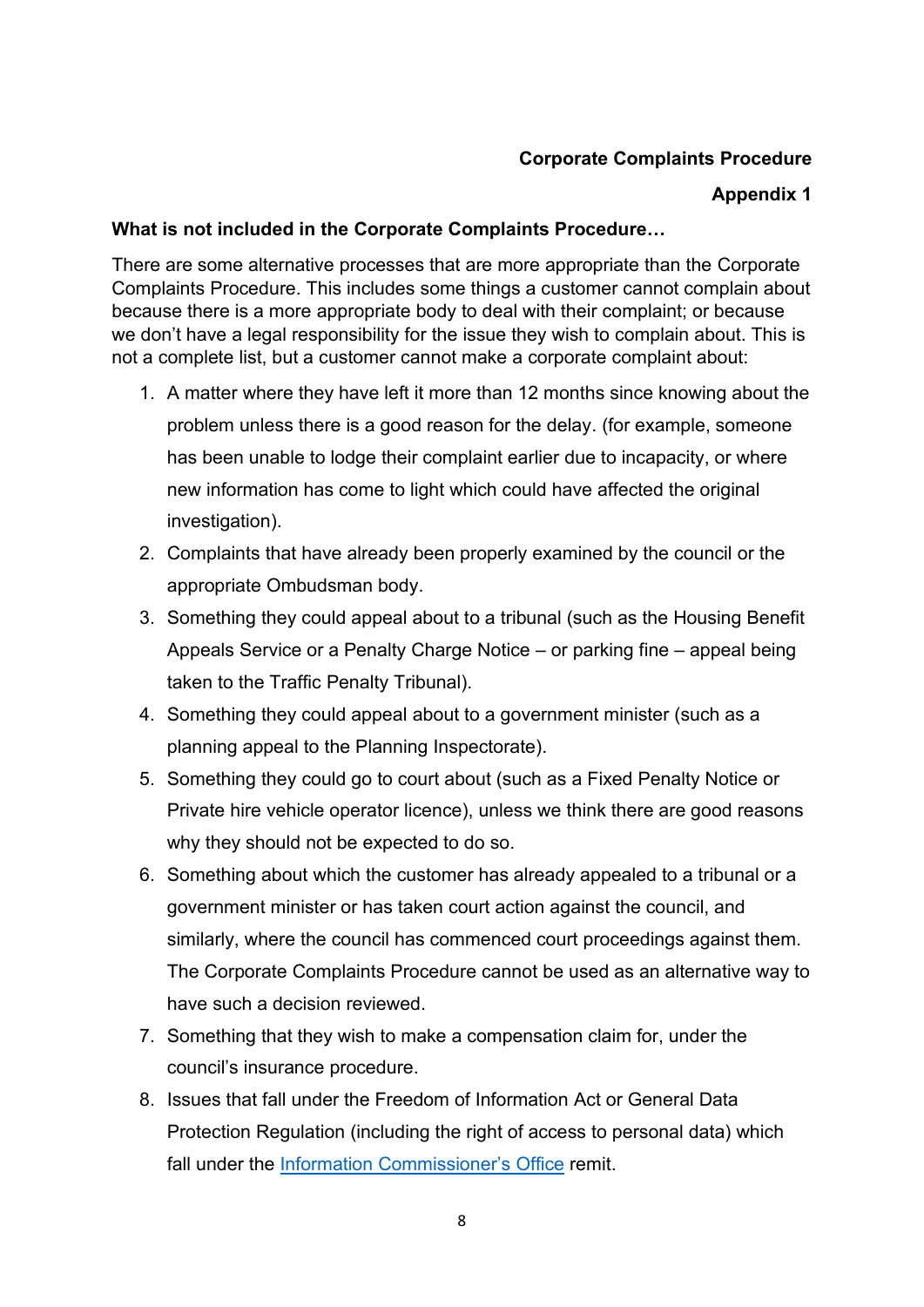- 9. Court proceedings, including:
	- a. evidence given to the court, or
	- b. actions and decisions by the council in those proceedings.
- 10.Personnel matters (about council employment, including pay, pensions or dismissal; or about applications for employment).
- 11.Formal action, legitimately taken, by employees/union members, such as strike action or work to rule, which the council has no control over.
- 12.Some external contractors or sub-contractors, for example, Bailiffs. Residents should complain to the contractor or sub-contractor in the first instance. If they are unhappy with the way in which their complaint was handled by the contractor or sub-contractor, they may approach the council afterwards.
- 13.Schemes run for staff such as Employee Home Improvements Scheme, Bike to Work Scheme or Staff Car Scheme.
- 14.Most internal management of schools (including Academies and Free Schools) and colleges (including conduct, discipline and teaching).
- 15.School admissions appeals, which go to an independent School Admissions Appeals Panel.
- 16.Exclusion appeals, which go to an independent Review Panel.
- 17.Complaints about taxi drivers and taxi licencing which are subject to a statutory framework (Local Government (Miscellaneous Provisions) Act 1976).
- 18.Decisions reached by a properly convened body or committee; although we can look to ensure that the body or committee was properly convened when the decision was reached.
- 19.Decisions reached by Council, Cabinet or a Committee

Decisions regarding council policy, expenditure or future plans and infrastructure schemes are taken by Full Council, the Cabinet or various formal committees made up of elected councillors.

Customers cannot make a corporate complaint about a decision reached by elected councillors following proper procedures as set out in the Council's constitution, the Newcastle Charter. This includes the council's budget decisions. We can only investigate the way the decision was made.

20.Delegated Decisions